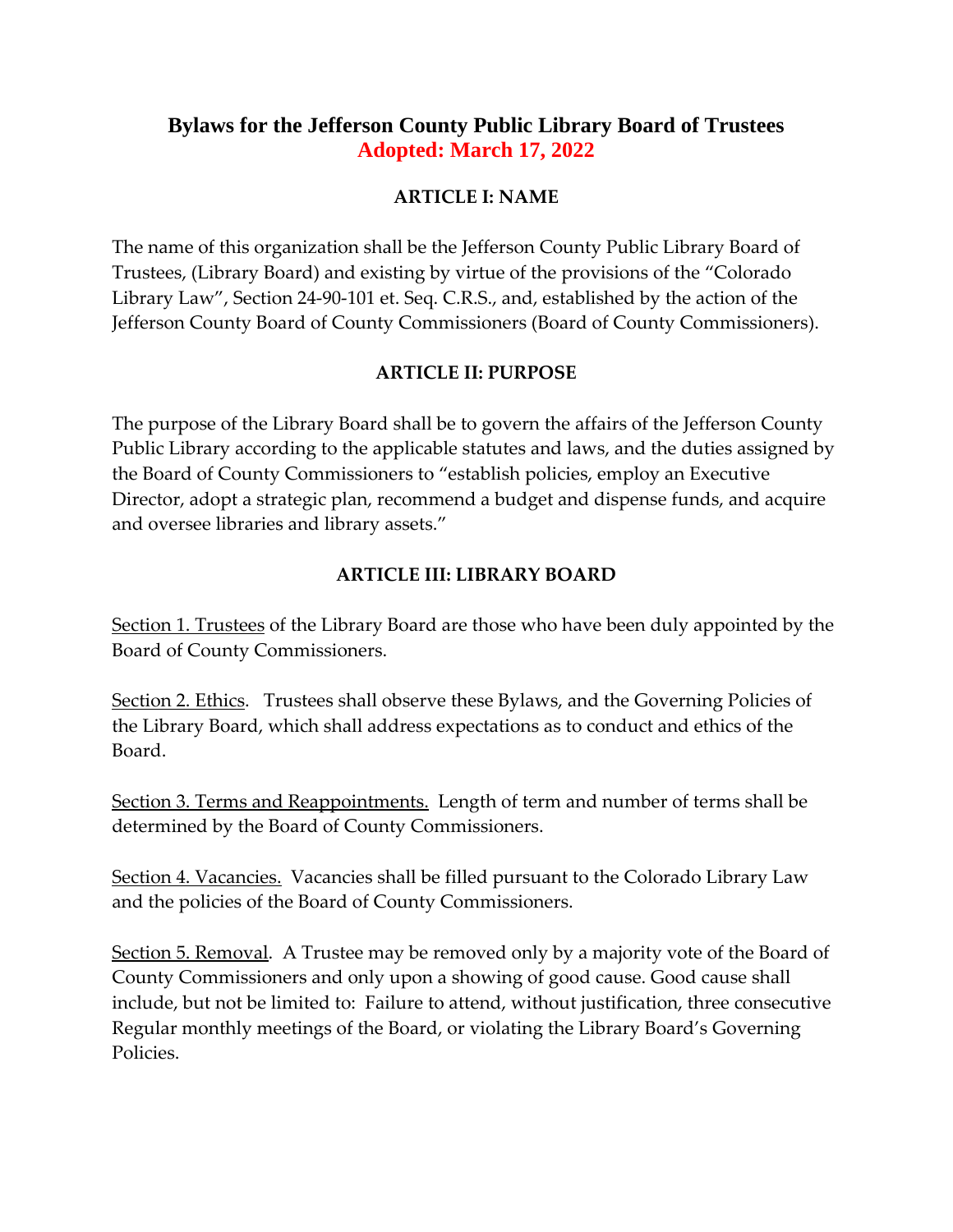### **ARTICLE IV: OFFICERS**

Section 1. Number of Officers. The officers of the Library Board shall be a Chair, Vice Chair, and a Secretary.

## **ARTICLE V: ELECTION OF OFFICERS**

Section 1. Date of Election. The officers shall be elected annually at the regularly scheduled Library Board meeting in March by a majority vote of attending Trustees. The nominating committee will be appointed at the January Board meeting, and present a slate of officers at the February Board meeting.

Section 2. Term of Office. The Vice Chair and Secretary shall assume their duties upon election and shall serve for terms of one year or until their successors are elected. The Chair shall assume their duties upon election and shall serve for a term of two years or until their successor is elected.

Section 3. Number of Terms of Office. A trustee shall not be eligible to serve more than two consecutive terms in the same officer position, except by an affirmative majority vote of attending Trustees at the meeting at which the election is held.

Section 4. Vacancies. A vacancy occurring in the office of Chair shall be filled for the unexpired term by the Vice Chair. A vacancy occurring in the office of Vice Chair or Secretary shall be filled for the unexpired term by a trustee elected at a Regular meeting, notice of such election having been given five days in advance of the meeting by the highest-ranking officer.

Section 5. Removal of Officer. Any officer may be removed from office for failure to discharge his/her duties by an affirmative majority vote of attending Trustees at a Regular meeting. The Trustees seeking such action shall give written notice to the officer 5 days prior to voting on such issue at a Regular meeting.

## **ARTICLE VI: DUTIES OF THE OFFICERS**

Section 1. Chair. The Chair of the Library Board shall be its chief governing officer. The Chair shall preside at all meetings of the Library Board, and shall fulfill other responsibilities as may be designated from time to time by the Library Board. The Chair shall be the representative of the Library Board to other governmental units on such matters as have been approved and designated by the Library Board; shall submit the annual budget prepared by the Library Board to the Jefferson County Board of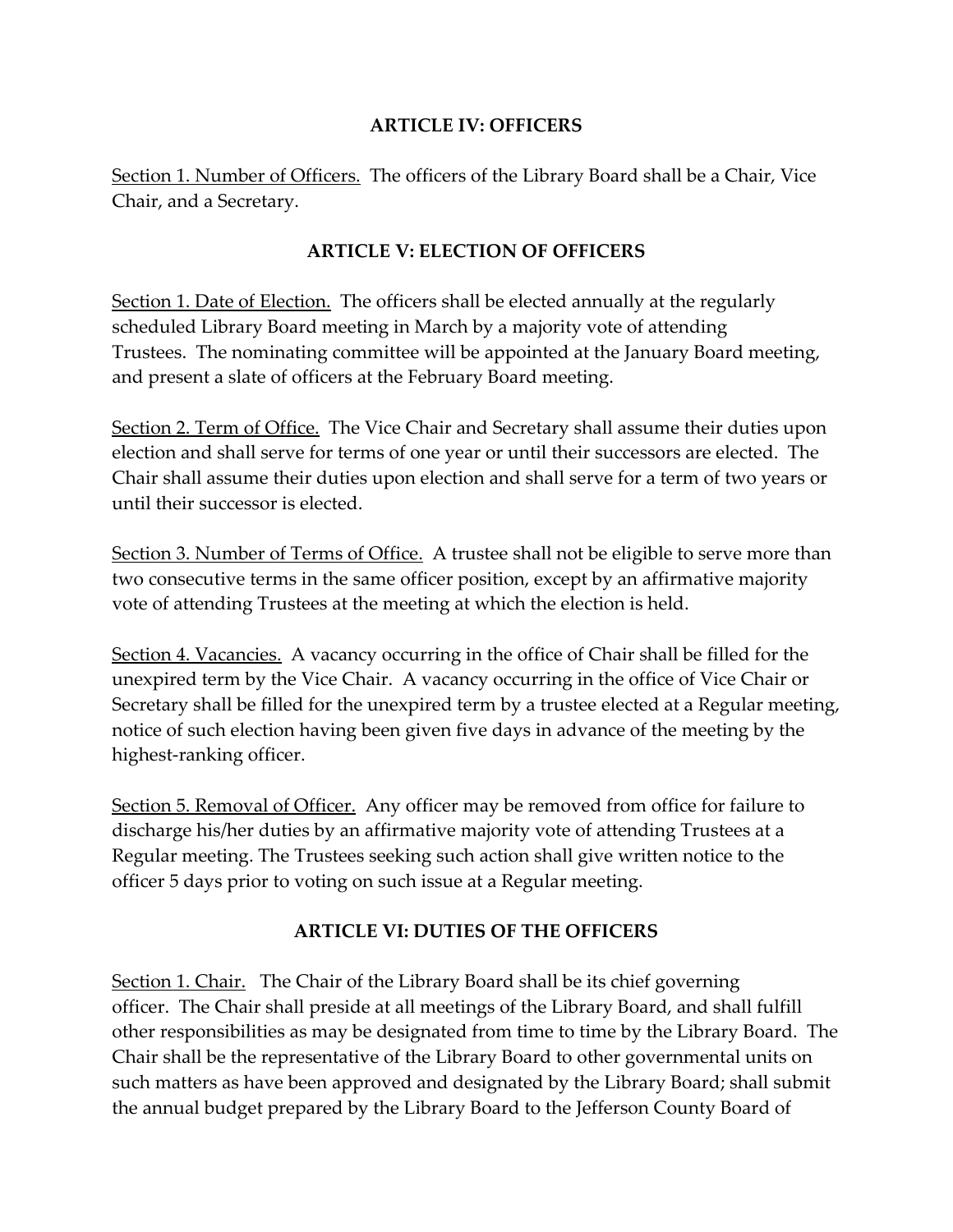County Commissioners; shall submit an annual report to the Jefferson County Board of County Commissioners**.**

Section 2. Vice Chair. In the absence of the Chair, or in event of the Chair's inability or refusal to act, the Vice-Chair shall perform the duties of the Chair and when so acting, shall have all the powers of the Chair and shall be subject to all the restrictions upon the Chair. The Vice-Chair shall perform any other duties as may be prescribed by the Library Board.

Section 3. Secretary. The Secretary shall record, or cause to be recorded, the minutes of all meetings of the Library Board and shall perform such other duties as may be delegated by the Library Board, such as acting as temporary Chair in the absence of the Chair and Vice chair.

Section 4. General Duties. All officers shall perform the duties as prescribed in these Bylaws, and as may be further enumerated in the Library Board's Governing Policies.

#### **ARTICLE VII: MEETINGS**

Section 1. Regular Meetings. Regular meetings of the Library Board shall be held at least once a month online and/or at a place within Jefferson County. The Library Board establishes its schedule of Regular meetings annually. The Regular meeting schedule, meeting notices and agendas will be posted on the Library's public website. The date, time and place of any Regular meeting of the Library Board may be set or changed by a majority vote of attending Trustees at a Regular meeting. The Library Board may cancel a Regular meeting if no pressing issues warrant a meeting, or in the event of an unforeseen circumstance.

The Chair shall set the agenda in advance for each Regular meeting of the Library Board, adhering to the adopted Governing Policies. A copy will be sent to each Trustee in advance of the Regular meeting. Minutes from previous meetings and documentation supporting agenda items will be sent to each Trustee as part of the agenda packet.

All meetings, votes, and deliberations of the Library Board shall be open to the public, unless otherwise provided by law. The Library Board may determine to hold additional meetings and study sessions. These meetings will be governed by these Bylaws and the Library Board's Governing Policies. All proceedings and records, including meeting minutes taken at each Library Board meeting will be recorded and made available to the public unless otherwise provided by law.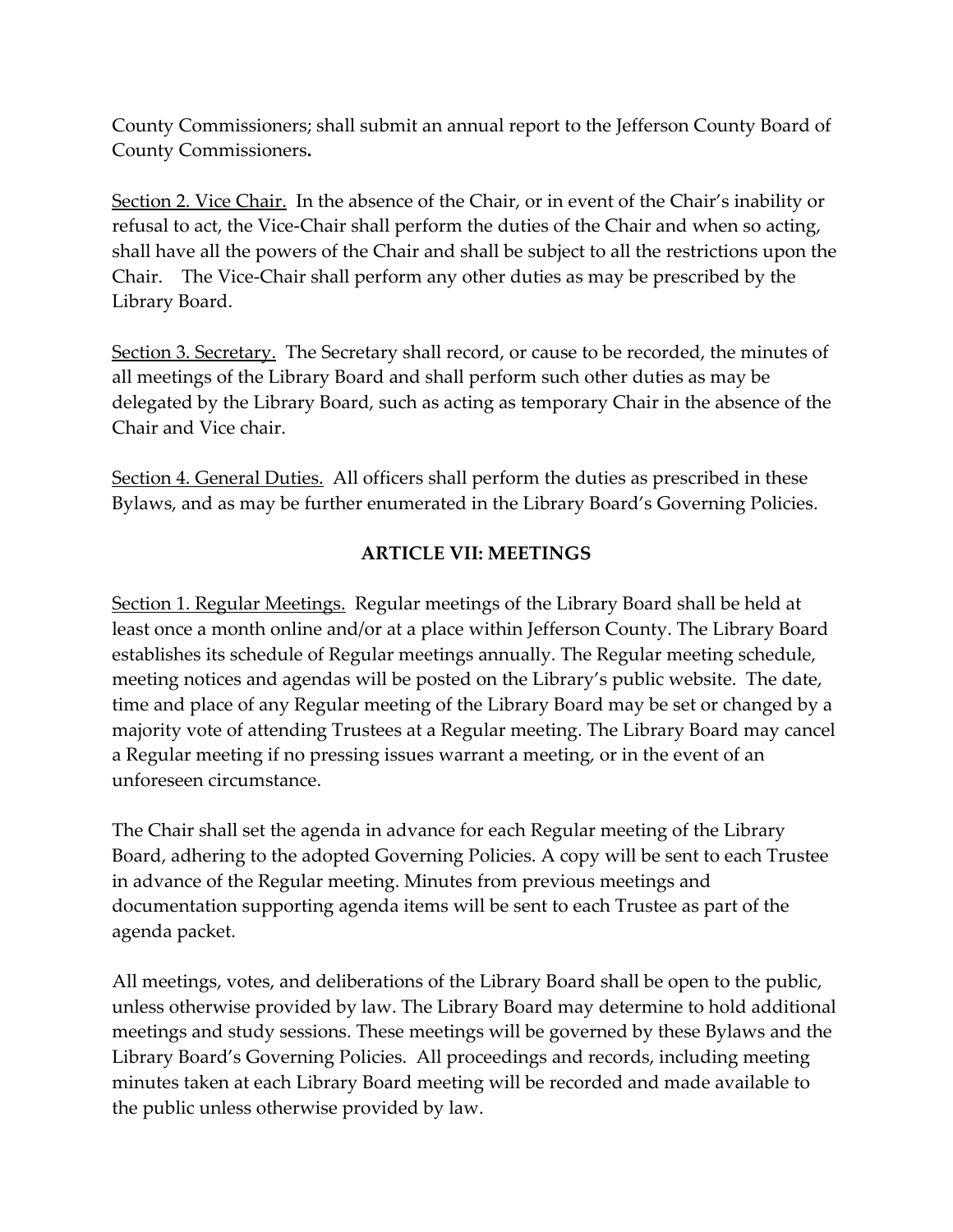Section 2. Special Meetings. The Chair, or any three (3) Trustees, may call a Special meeting of the Library Board at any time with no less than 24 hours notice to all Trustees and with adequate advance notice to allow for the public posting of the meeting notice in compliance with CRS 24-6-402(2)(c) full and timely notice to the public. The date, time and place of any Special meeting of the Library Board may be set or changed by a majority vote of attending Trustees at a Regular meeting. The Library Board may cancel a Special meeting if no pressing issues warrant a meeting, or in the event of an unforeseen circumstance.

Section 3. Quorum, Regular Meeting. Four Trustees shall constitute a quorum for the transaction of business at any Regular meeting. Proxy votes will not be allowed.

Section 4. Quorum, Special Meeting. Four Trustees shall constitute a quorum at any Special meeting. Proxy votes will not be allowed.

Section 5. Votes on Motions. Votes on motions shall be recorded in the minutes as approved or disapproved by voice vote or by roll call when requested by a Trustee. All Trustees, including the Chair, may vote on motions.

Section 6. Public Participation. In addition, there will be an agenda item at each Regular Library Board meeting for the public to address the Library Board. The opportunity to address the Library Board does not include a question and answer session or response. Additionally, the Library Board does not respond to anonymous questions or comments. For Special meetings, an agenda item for the public to address the Library Board may be included when appropriate or required. Participation/Public Comment at Regular or Special meetings will be governed by relevant statutes, these Bylaws and the Library Board's Governing Policies.

#### **ARTICLE VIII: BOARD COMMITTEES**

The Library Board may establish such committees as deemed necessary to assist in its work. The resolution establishing any such committees shall state the purpose, timeline, composition and authority of each such committee. The adopted Governing Policies will guide the establishment and work of all committees. In the absence of any other method of selection in the resolution, the Chair shall make appointments to any committee.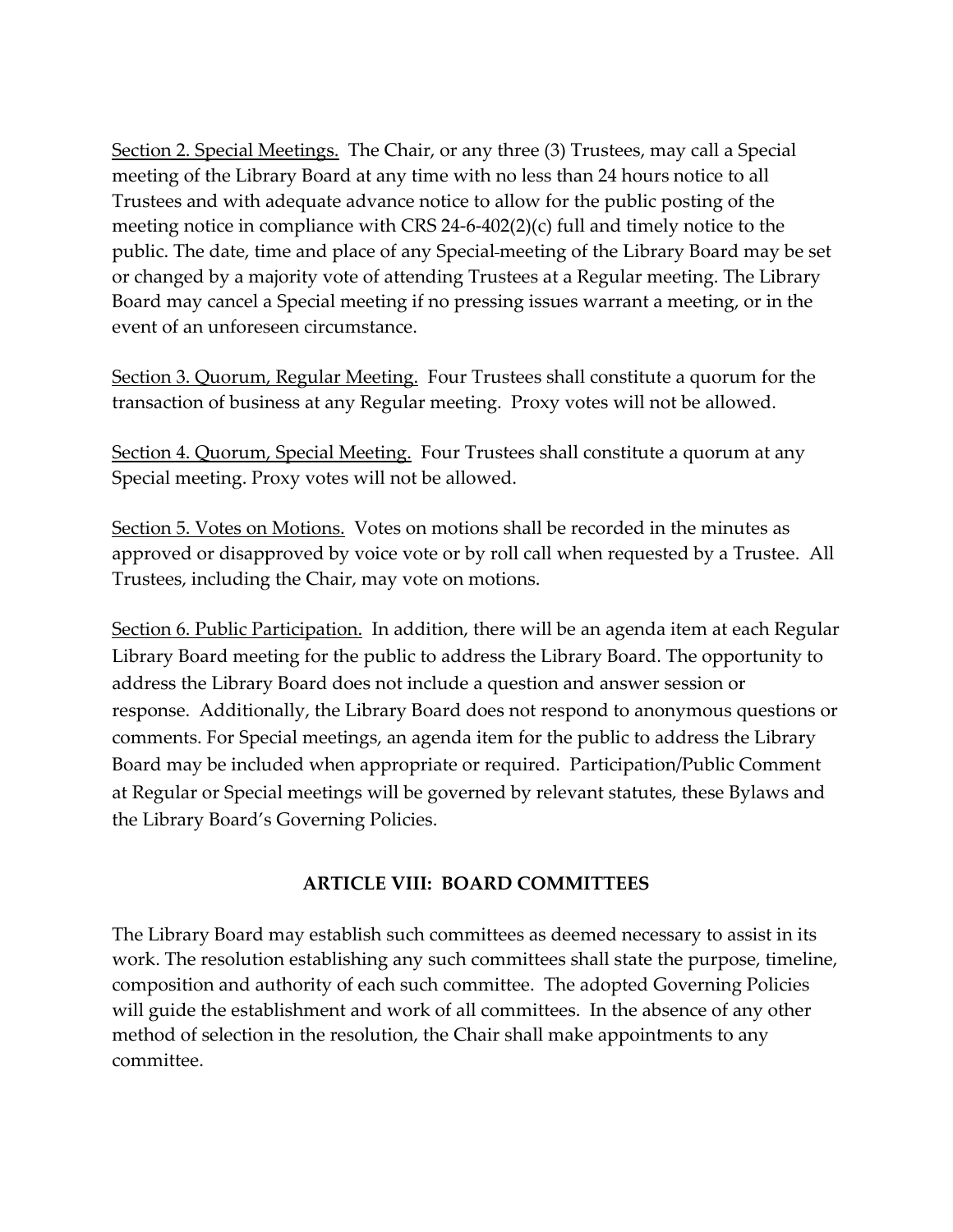#### **ARTICLE IX: PARLIAMENTARY AUTHORITY**

Robert's Rules of Order, revised, latest edition may be invoked by majority vote of a quorum present at a Library Board meeting, or by the Chair.

#### **ARTICLE X: EXECUTIVE DIRECTOR AND STAFF**

Section 1. Executive Director. The Library Board shall employ an Executive Director to serve as chief executive officer of the Jefferson County Public Library. The Executive Director shall supervise the Library's day-to-day operations in accordance with these Bylaws and the Library Board's Governing Policies then in effect. The selection, removal, determination of salary and other terms of employment of the Executive Director shall require the affirmative vote of a majority of the Library Board. The Executive Director shall serve as a non-voting member of the Library Board.

Section 2. Staff. As specified in CRS 24-90-109 (1)(c), and the Personnel Rules of Jefferson County, all other Library employees shall be appointed by the Executive Director, in accordance with approved personnel rules and budgeted staffing plans.

## **ARTICLE XI: POLICIES AND ADMINISTRATION**

Section 1. Governing Policies. The Library Board shall adopt and revise, at any Regular meeting, Governing Policies to set forth additional guidelines and values for the Library Board's own conduct, and to govern the Executive Director in conducting the operational affairs of the Jefferson County Public Library. These policies shall be available to the public.

#### **ARTICLE XII: FINANCES**

Section 1: Budget Approval and Management. The Library Board's Governing Policies shall direct the Executive Director to prepare an annual budget proposal that is consistent with the guidelines adopted by the Board of County Commissioners, and consistent with the objectives and guidelines adopted by the Library Board. The proposed budget schedule will provide for public input and Library Board review and revision, for the Library Board's resolution. Library Board approval of the proposed budget is required prior to submittal to the Board of County Commissioners. Library Board adoption is required prior to the beginning of a fiscal year.